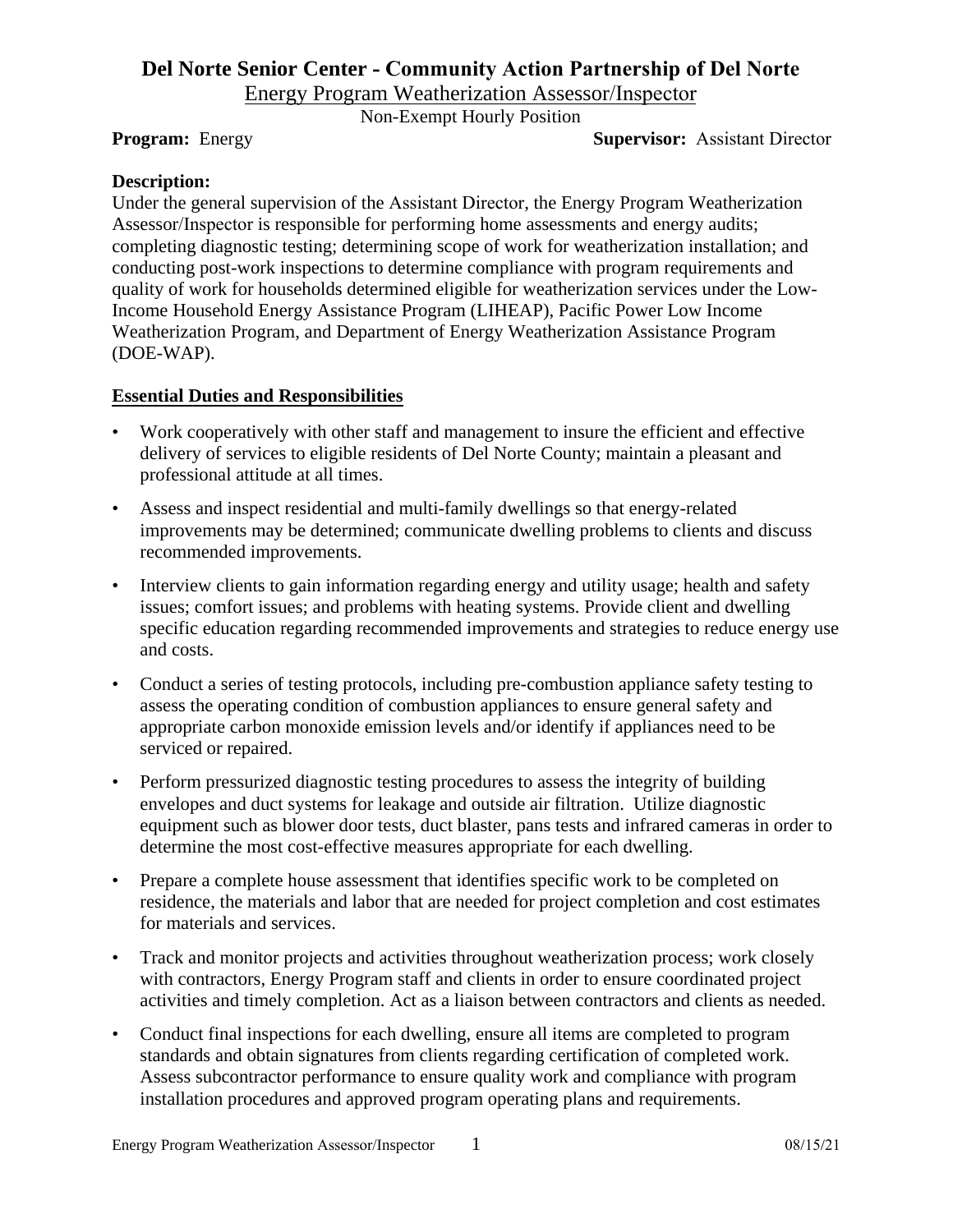- Provide client education through one-on-one and/or group presentations on the subjects of energy conservation and efficiency; utility company reduced-rate plans; budget counseling and other appropriate information to assist clients to move toward self-sufficiency and reduce dependence on energy assistance programs. Recommend energy conservation strategies and alternative energy techniques to clients in order to promote sustainable living; provide additional information and training as needed.
- Enter test data and other client information into required databases as necessary. Maintain all program databases, client files and other required program documentation accurately and according to program and agency requirements; maintain confidentiality of all personally identifiable information.
- Assist with outreach activities to identify and recruit qualified program participants throughout Del Norte County.
- Provide input to management regarding program performance and opportunities to improve efficiency and client services. Attend and participate in staff meetings and related activities as assigned and appropriate.
- Maintain knowledge of weatherization duties including carpentry, insulation, painting and a variety of other skills craftwork in the repair and improvement of single and multi-family housing units. Maintain knowledge of material standards, installation procedures and Weatherization regulations applicable to the program under which work is performed. Attend local and out-of-town training and workshops as necessary and appropriate, including required program training.
- Promote and ensure safety standards and OSHA/CAL-OSHA regulatory compliance.
- Other related duties as assigned.

## **Knowledge, Skills & Abilities**

- Ability to read English with sufficient proficiency to understand, accurately interpret and follow specific written policies and procedures for program implementation.
- Ability to speak and write English in a professional manner and with sufficient proficiency to accurately communicate program guidelines and educational materials to others, including clients, other staff and the public.
- Ability to add, subtract, multiply and divide in all units of measure, using whole numbers, common fractions and decimals. Ability to compute rate, ratio and percent and to draw and interpret bar graphs to the extent needed to complete paperwork and documentation required in essential job functions. Ability to measure and calculate angles, lengths and volumes. Ability to accurately perform mathematical calculations including calculating housing square footage, window and door sizes and formulas for ventilation.
- Ability to operate a wide variety of hand, power and shop tools and equipment commonly used in construction and/or carpentry; must be able to use and read a tape measure.
- Ability to draw and sketch home diagrams needed for weatherization.
- Ability to work independently following general oral and written direction, as well as specific policies, procedures and guidelines.